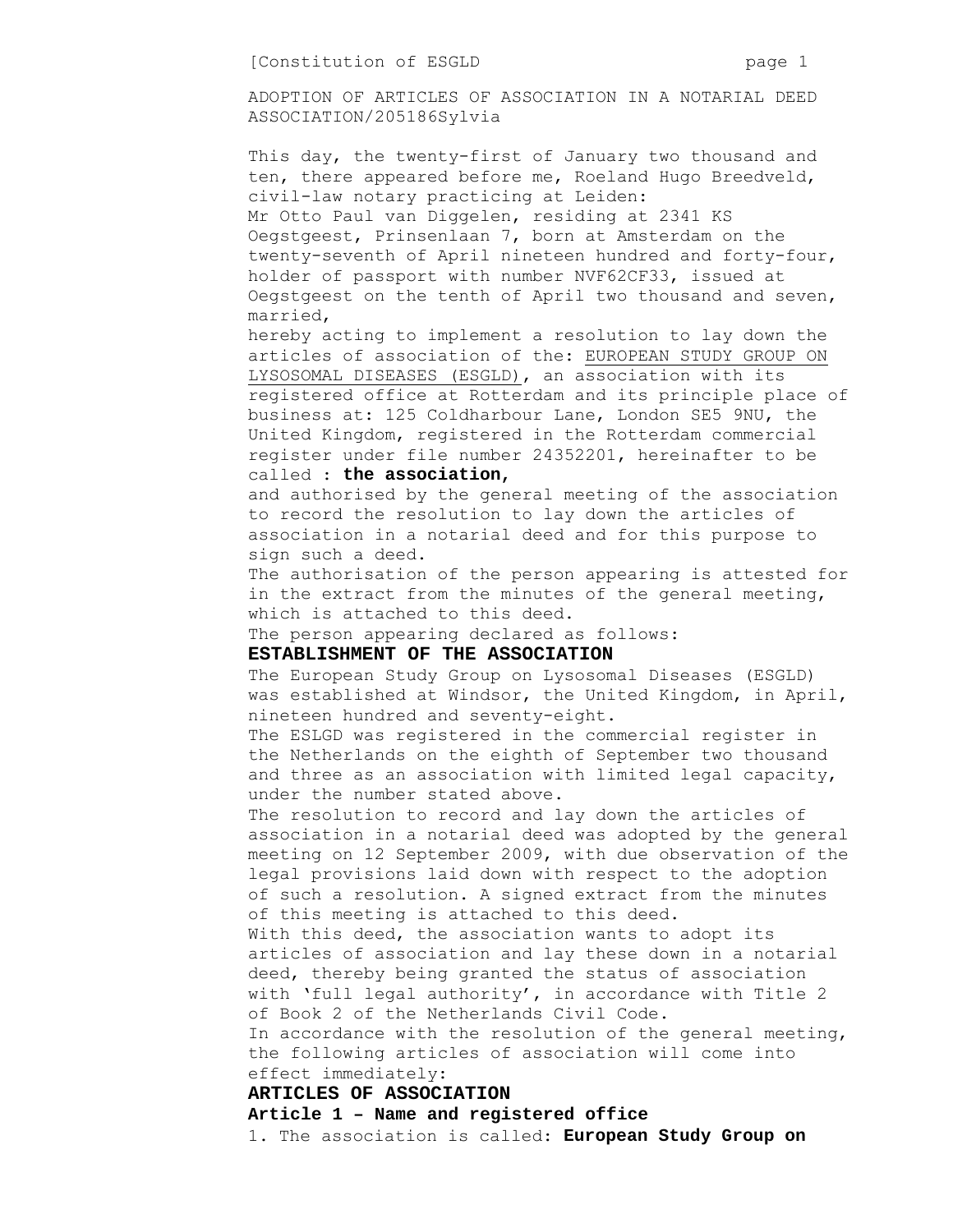#### **Lysosomal Diseases (ESGLD)**.

2. Its registered office is in the Municipality of Rotterdam.

# **Article 2 – Purpose**

- **1.** The purpose of the association is: to promote the exchange of new ideas and developments between workgroups in clinical and laboratorial disciplines focusing on lysosomal diseases, by facilitating closer contacts between the members, promoting the exchange of materials and other activities that facilitate personal contact**,**  and to carry out any activities in connection with the above or that may serve to promote the above.
- 2. The association attempts to achieve this aim by, among other things: organising a bi-annual congress and by awarding travel
	- grants to young researchers.
- 3*.* The association does not have the intention of earning profit.

# **Article 3 - Membership**

1. Membership of the association shall be granted to: natural persons and legal persons who subscribe to the association's purpose. Membership of the association shall not be granted to:

commercial enterprises or persons working mainly for such enterprises.

 Membership shall be personal and non-transferable. Members shall be divided into different geographic regions, the borders of which shall be determined by the board.

 If a member is a legal person and this legal person is involved in a merger or a division and thus ceases to exist, membership shall not be transferred to the acquiring legal person, or to the legal person appointed on the grounds of an inventory in the case of a division.

- 2. Membership shall be granted to those who have registered with the board as members and who have been admitted to the association as members by the board. In the event of non-admittance by the board the general meeting may still decide in favour of admittance.
- 3. The general meeting may grant a member an honorary membership due to his or her exceptional services. An honorary member has the same rights and obligations as a normal member. He or she has no contribution obligation.
- 4. The secretary of the board shall keep a members' register that contains the names and addresses of all the members.

 If a member has agreed to the convening of a general meeting by means of electronic communication, the address that is provided by the member for this purpose shall be entered in the members' register.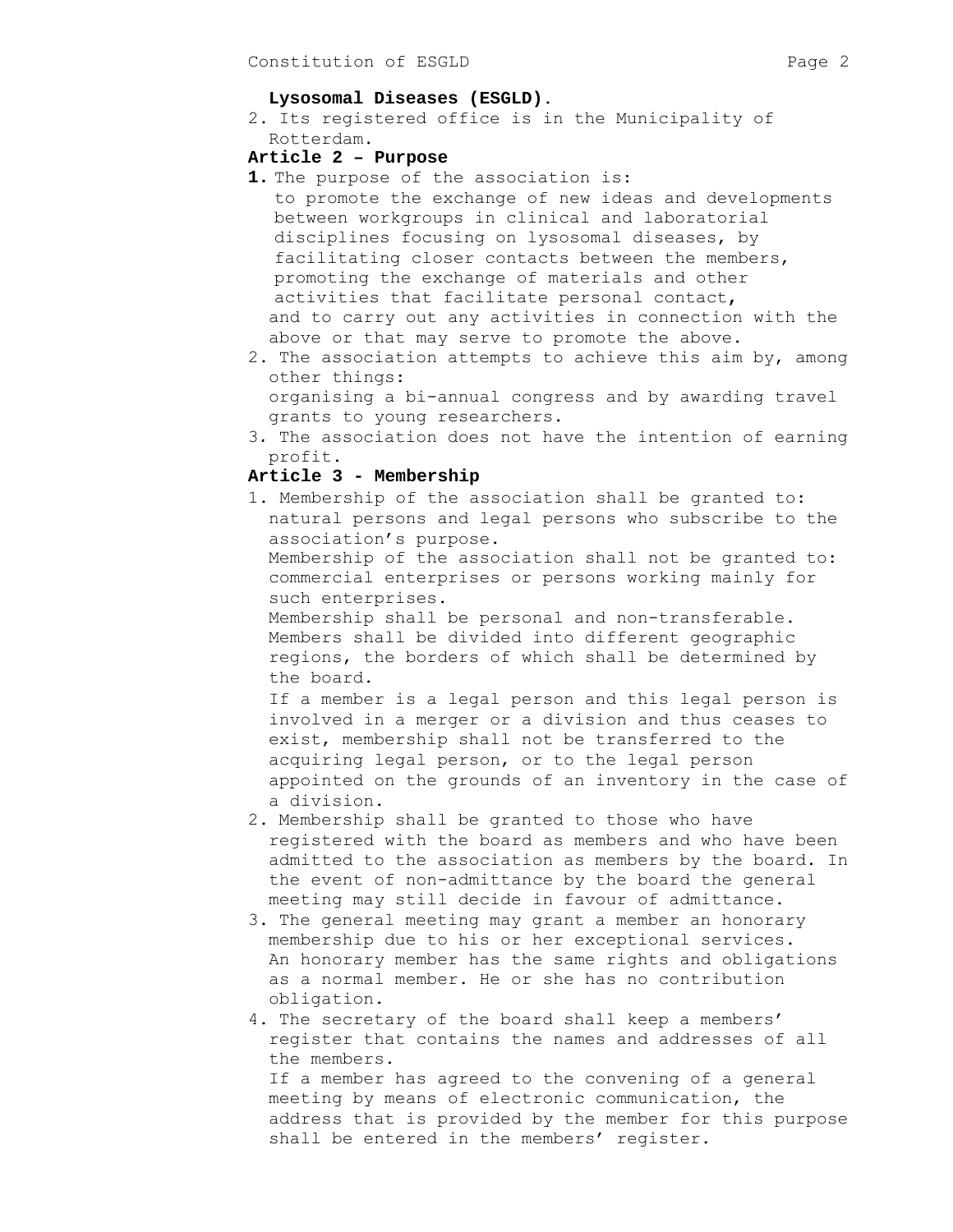- 5. The board may suspend a member for a period of no longer than three months if a member acts contrary to the articles of association, regulations or resolutions of the association, or unreasonably harms the association. During this suspension period the member cannot exercise his or her membership rights, his or her membership obligations shall continue to apply.
- 6. Within one month of receiving notice of suspension the member may appeal against the suspension decision at the general meeting and state his or her defence. The board shall be obliged to convene a general meeting for this purpose within four weeks of receiving the notice of appeal. The member shall continue to be suspended during the appeal period and pending the appeal.

# **Article 4 – Termination of membership**

- 1. Membership terminates through:
	- a. the death of the member; if the member is a legal person, membership shall terminate when the legal person ceases to exist, even when this is the result of a merger or division;
	- b. cancellation by the member;
	- c. cancellation by the association;
	- d. disqualification.
- 2. Cancellation of membership by a member may only be made towards the end of a financial year, provided this is done in writing and with due observation of a notice period of at least one month. Membership may always be terminated through cancellation towards the end of the financial year following that in which the cancellation was made, or forthwith, if there are no reasonable grounds for demanding that membership be continued. The contribution for the current year shall continue to be payable by the member. Failure to cancel on time shall mean that the membership, including the accompanying obligations, cannot be terminated until the end of the next financial year, unless the board decides otherwise on the grounds of exceptional circumstances. Cancellation shall not enable a member to extract him or herself from a resolution to increase the financial obligations of the members, except on the grounds of that provided for in the following paragraph. A member may cancel his or her membership with immediate effect within one month of receiving notification of a resolution to merge, divide or convert the association into another legal form. In this case the original contribution fixed for that year shall continue to be payable by the member.
- 3. Cancellation of membership by the association shall be carried out by the board by means of a written notification to the member stating the reason or reasons for the cancellation. Cancellation shall be possible: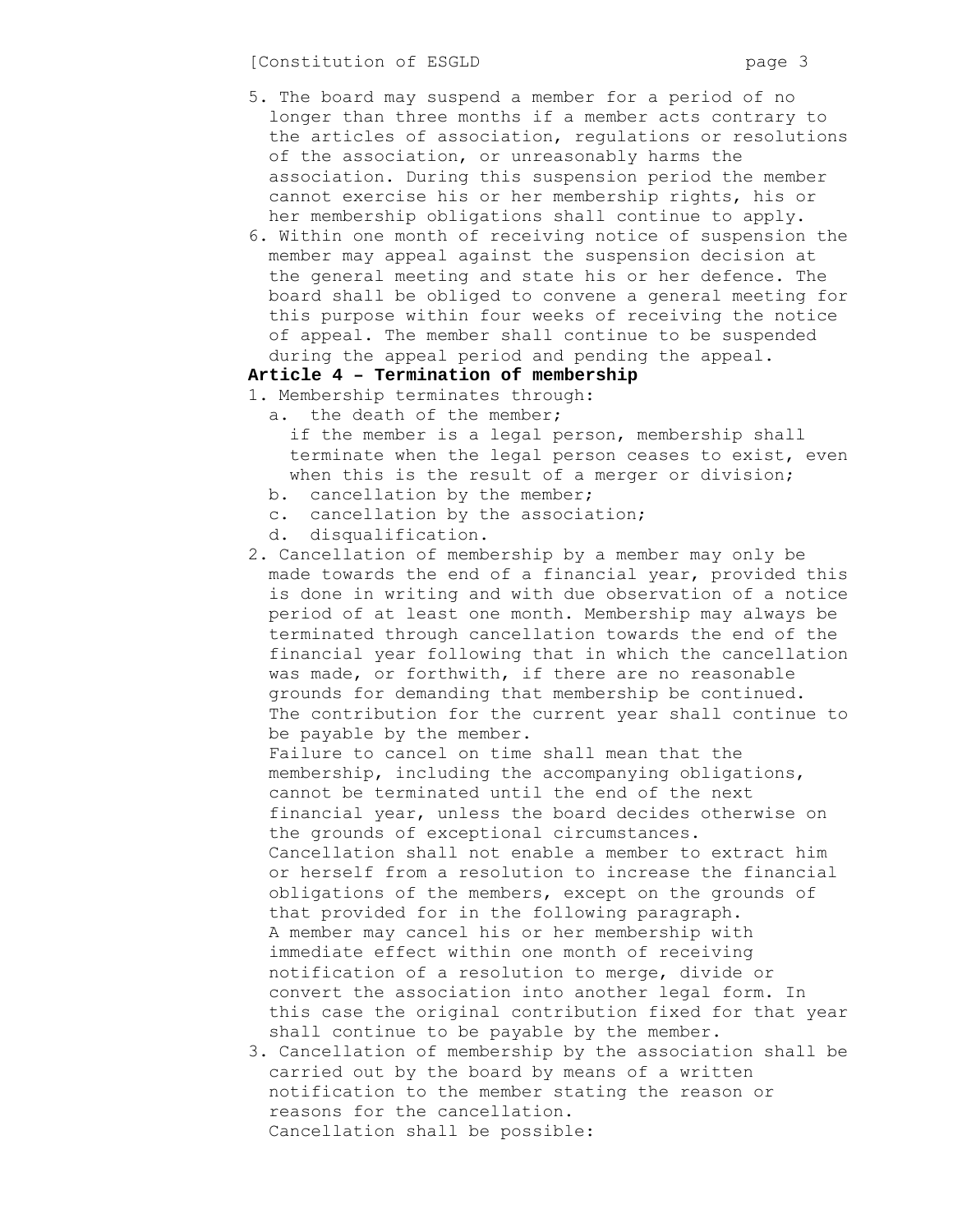- in the event a member fails to comply with the official membership requirements,
- in the event that, despite proper warnings, a member fails to fulfil its obligations vis-á-vis the association, or
- when there are no reasonable grounds to require the association to allow the membership to continue. The cancellation resolution shall also state the date of the termination of the membership. The contribution for the current year shall remain payable.
- 4. Disqualification shall be carried out by the board by means of a written notification to the member stating the reason or reasons for the disqualification. Disqualification shall only be possible in the event a member acts or has acted contrary to the articles of association, regulations or resolutions of the association, or unreasonably harms or has harmed the association. The disqualification shall have immediate effect. The

contribution for the current year shall continue to be payable.

- 5. Within one month of the member being notified of the resolution to cancel the membership or disqualify him or her from membership the member may appeal against the resolution at the general meeting and state his or her defence. The board shall be obliged to convene a general meeting for this purpose within four weeks of receiving the notice of appeal. During the appeal period and pending the appeal the member shall be suspended.
- 6. If membership is cancelled by a member, the requirement that this be done in writing shall be deemed to be fulfilled if the cancellation is only communicated electronically. In the event that membership is cancelled by the association or in the event that the association disqualifies a person from membership the requirement that this be done in writing shall not be deemed to be fulfilled if the cancellation or notice of

disqualification is only communicated electronically.

### **Article 5 – Associate members**

- 1. The general meeting may resolve to grant associate membership. Associate members are not 'normal' members, but are associate members who may participate in the activities of the association. The board shall decide whether associate members shall be admitted to the general meeting. Associate members shall have no voting rights.
- 2. Only the rules for members contained in these articles of association with regard to admittance, cancellation and disqualification and the consequences thereof shall, as far as possible, apply to the associate members.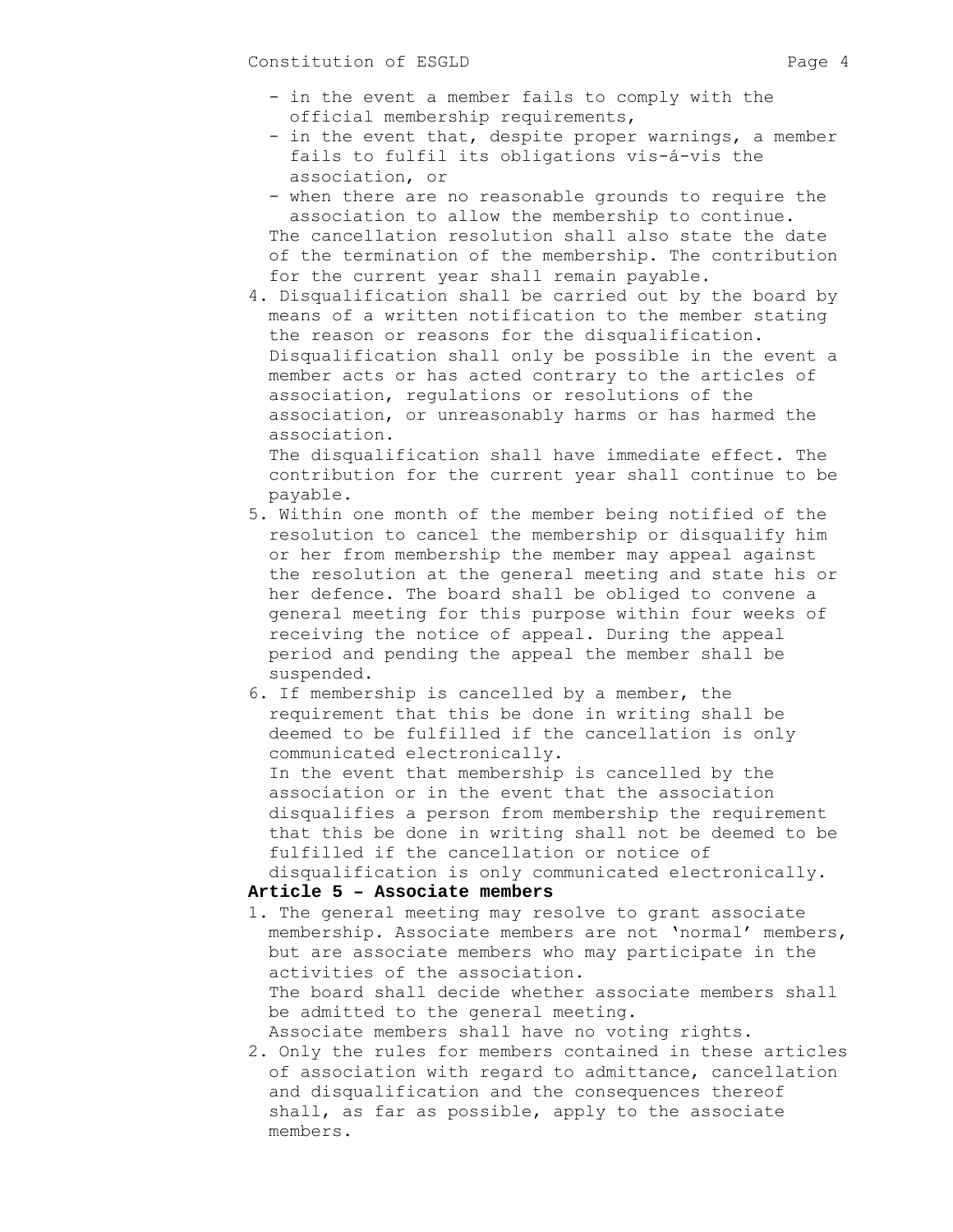[Constitution of ESGLD page 5

- 3. The financial contribution for each financial year payable by an associate member shall be determined by the general meeting. This contribution may differ for each category, depending upon the activities available to the associate member.
- 4. The board shall keep a register containing the names and addresses of associate members.

## **Article 6 - Donors**

- 1. Donors shall be those the board accepts as donors. Donors shall be bound by the articles of association, regulations and resolutions of the association. The board shall decide whether donors shall be admitted to the general meeting. Donors shall have no voting rights.
- 2. The rules for members contained in these articles of association with regard to admittance and cancellation and the consequences thereof shall apply wherever possible to the donors.
- 3. The general meeting shall determine the minimum sum that is payable to the association by the donor either each financial year or as a lump sum.
- 4. The secretary shall keep a register containing the names and addresses of the donors.

# **Article 7 – Contribution by the members**

1. The members shall determine the contribution periodically, the amount of which is determined by the general meeting. The members can hereby be divided into categories, each

paying a different contribution.

2. The board shall be authorised, on the grounds of exceptional circumstances, to grant a member full or partial exemption from contribution payment in any year.

# **Article 8 – Board: composition and appointment**

1. The association shall be managed by a board consisting of at least three and no more than ten persons. The general meeting shall determine the number of board members.

The board shall have a chairman, secretary and treasurer. Together these persons form the Executive Board.

The board shall allocate the positions itself, unless the general meeting reserves the right to appoint the chairman.

The positions of secretary and treasurer may be filled by one and the same person.

The board may appoint a deputy from within its ranks for each of the above positions. This deputy shall fill the position in the event of vacancies or the prolonged absence of the person for whom he or she has been appointed to deputize.

A non-complete board shall retain its authority. The board shall arrange for the general meeting to be able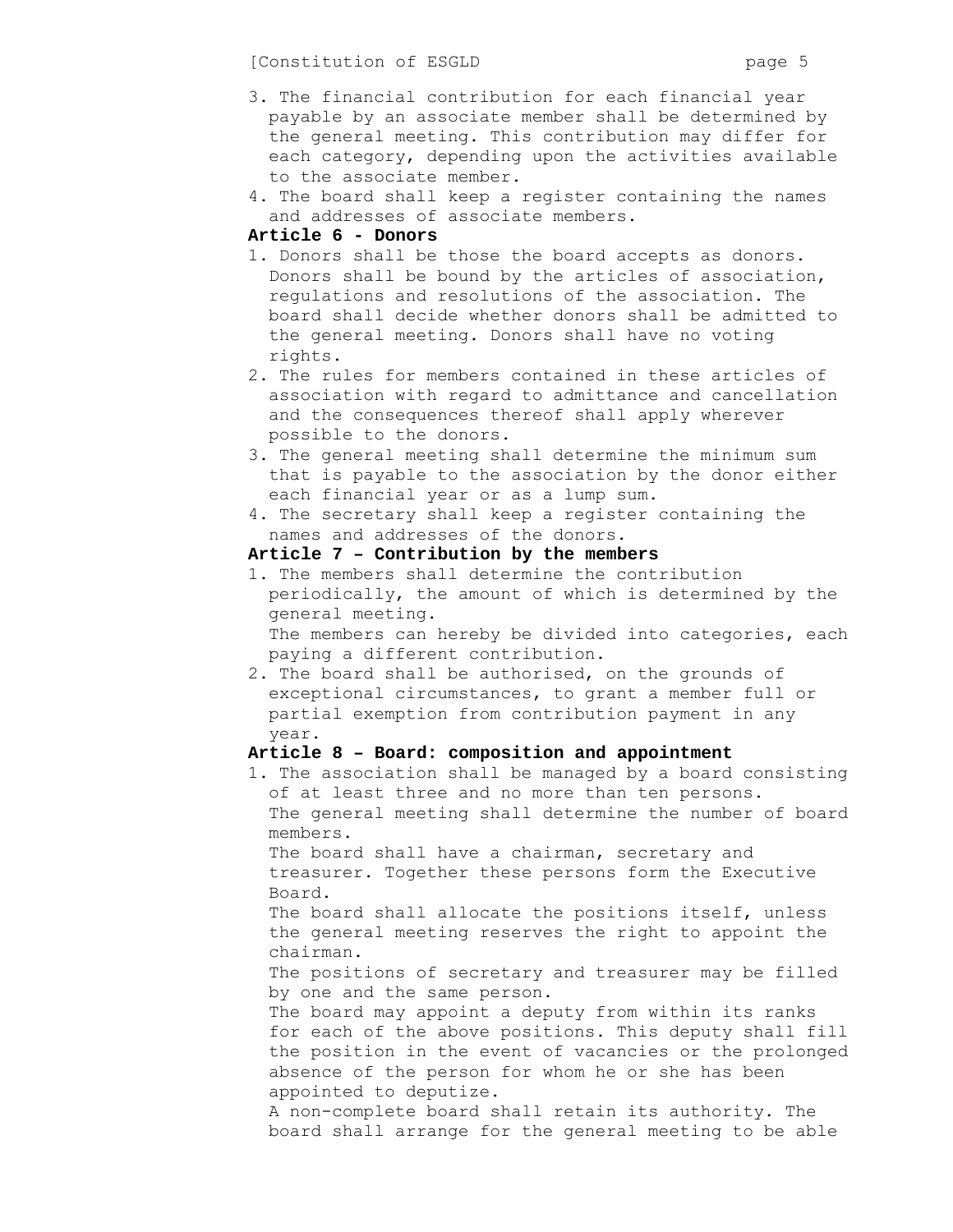to fill the vacancies as soon as possible.

2. The general meeting shall appoint the board members. This appointment shall be made from among the association's members or from among the board members of the legal entities that are members of the association. Preferably one board member shall be appointed from each region.

3. Board members shall be appointed in accordance with a nomination procedure. The nomination procedure shall be as follows. The members from the region with respect to which the vacancy exists shall draw up a list of nominees. This list may contain one or more names for each vacancy to be filled. The board shall propose a candidate for the nomination list to the members from the region with respect to which the vacancy exists. Neither the nomination list from the members of the region in question nor the proposal by the board shall be binding.

- 4. a. Board members shall be appointed for a period of no more than four years. Board members shall step down in accordance with a schedule for retirement drawn up by the board. A board member retiring in accordance with this schedule shall be immediately eligible for unrestricted re-election.
	- b. The person appointed to fill an interim vacancy shall take over his or her predecessor's position until the retirement date scheduled for his or her predecessor.

### **Article 9 – End of board membership; suspension**

- 1. Board membership shall end:
	- on stepping down on grounds of the schedule for retirement;
	- on the voluntary stepping down of a board member;
	- on the death of a board member;
	- on tutelage of a board member or on the appointment of an administrator over the board member's entire property;
	- when the board member ceases to be a member of the association;
	- on the dismissal of the board member pursuant to a resolution adopted by the general meeting;
	- when the board member is declared bankrupt, a debt rescheduling arrangement for natural persons is declared to be applicable to the board member or when the board member is granted suspension of payments; all this with due observance of the provisions stipulated hereunder.
- 2. A board member can be suspended by the general meeting at any time. The suspension shall have a duration of no more than three months to be renewed for the same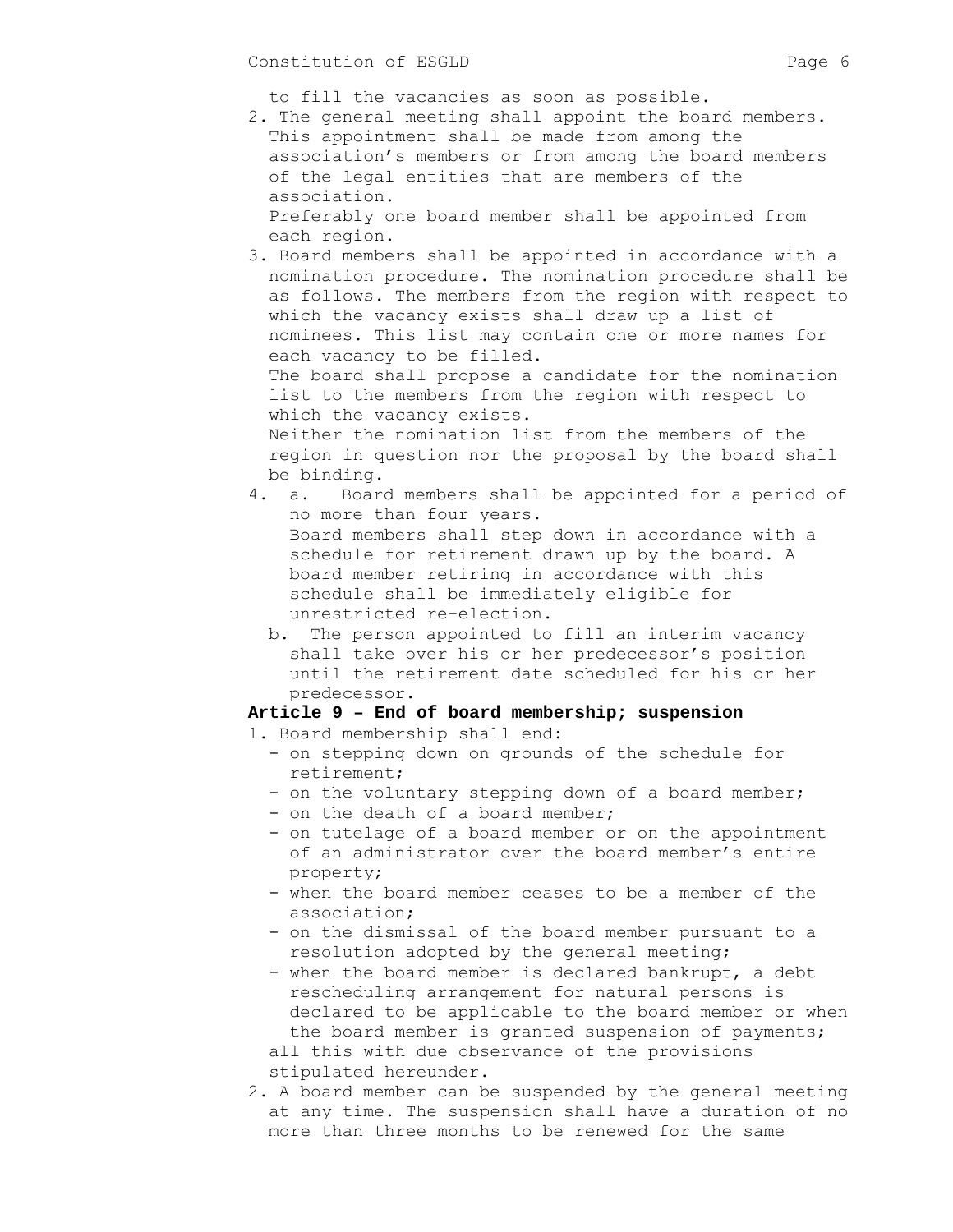period once by the general meeting. If such suspension does not result in the dismissal of the board member, the suspension shall be lifted.

The board member shall have the opportunity to account for him or herself in the relevant general meeting and may be represented in this by a lawyer.

**Article 10 – Board: convocation, meetings, resolutions** 

- 1. All board members shall be authorised to call a board meeting.
- 2. a. The board meetings shall be called in writing, with due observance of a term of at least seven days, not counting the day of the notice convening the meeting and the day the meeting shall be held, stating the date, time and venue of the meeting and the business to be transacted (agenda). b. The board member who has provided the association with an address for this purpose can be called to the board meeting by means of a legible and reproducible notice sent electronically to that
- address. 3. The board meetings shall be held at the venue to be determined by the person convening the meeting.
- 4. If any person acted contrary to any of the provisions in the previous two paragraphs the board may nonetheless adopt a valid resolution provided all the board members are present or represented at the meeting.
- 5. A board member may authorise another board member to represent him or her at the meeting. An authorisation recorded electronically applies as a written authorisation.

A board member may only represent one fellow board member.

6. In the board meeting each board member shall have the right to cast one vote.

Insofar as these articles do not prescribe a larger majority, all resolutions by the board shall be taken by a simple majority of cast votes.

In the event of a tie the chairman shall have the casting vote.

# **Article 11 – Presiding the meetings, minutes, adopting resolutions outside meetings**

- 1. The board meetings shall be presided over by the chairman; in the chairman's absence the board itself shall appoint a chairman.
- 2. The chairman of the meeting shall determine the manner in which votes shall be cast in the meetings.
- 3. The chairman's judgement expressed during the meeting with respect to the outcome of a vote shall be decisive.

The same shall apply to the substance of an adopted resolution insofar as a vote was cast on a motion not submitted in writing.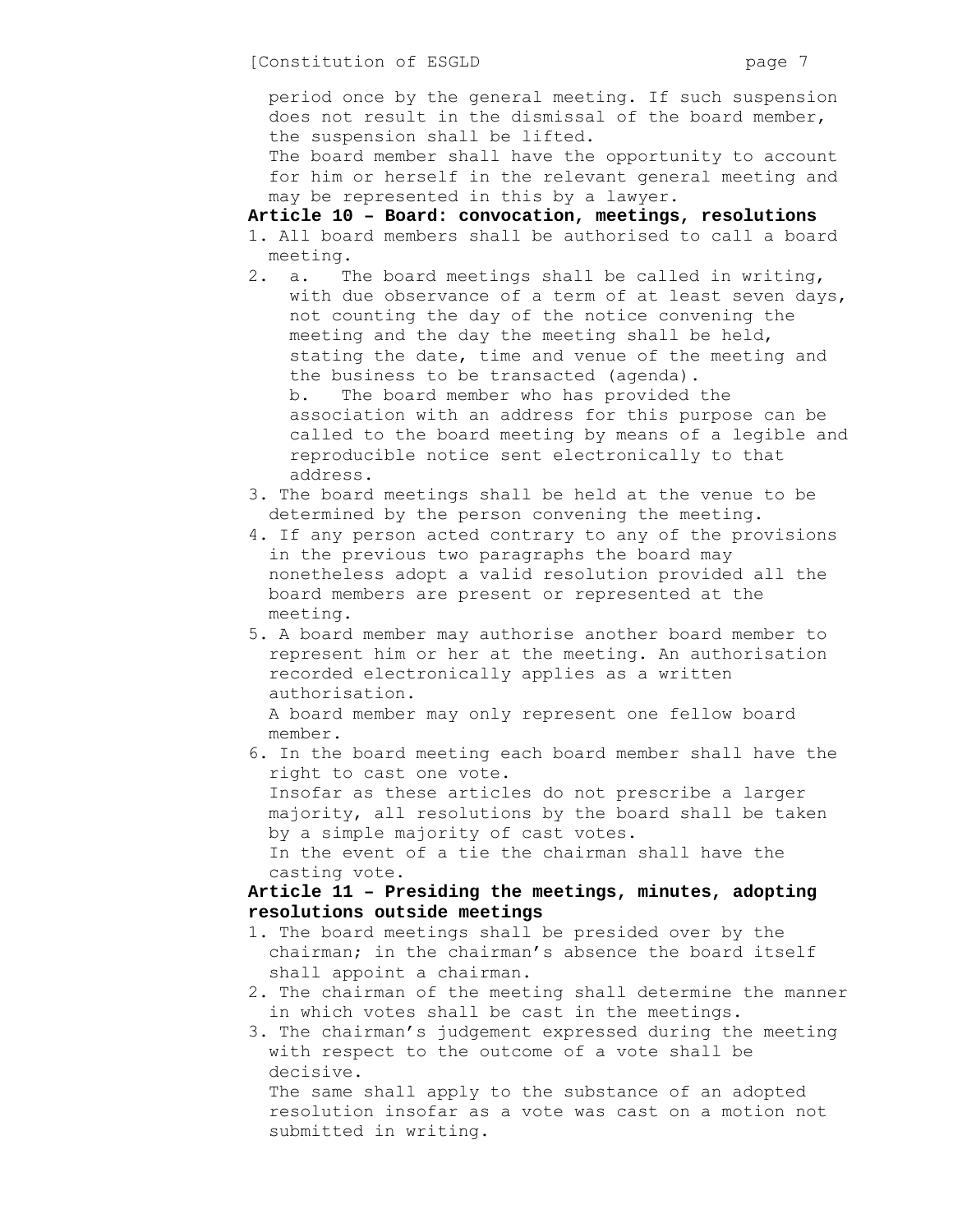- 4. Minutes of the proceedings of the board meeting shall be taken by the person requested to do so by the chairman of the meeting. After they have been drawn up the minutes shall be signed by the chairman and the secretary.
- 5. The board may also adopt resolutions outside meetings, provided all board members have declared their support for the motion in writing. A written declaration shall also include a legible and reproducible notice sent electronically to the address provided by the board for this purpose and communicated to all the board members.

#### **Article 12 – Board: duties and authority**

- 1. The board shall be charged with managing the association. Each board member is bound vis-á-vis the association to duly fulfil the task entrusted to him. The board is obliged to keep records of the association's financial position and of everything concerning the association's activities, in accordance with the requirements arising from these activities and to keep books, documents and other data carriers in such a way that the association's rights and obligations can be known at any time. The board is obliged to store said books, documents and other data carriers for seven years.
- 2. The board shall not be authorised to decide to conclude agreements for acquiring, alienating and mortgaging registered property, nor shall it decide to conclude agreements for which the association binds itself as a surety or joint and several debtor, answers for third parties or gives security for a debt of others.

This limitation of authorisation can be set up against third parties.

The board shall not be authorised to accept estates, unless acceptance takes place with the benefit of inventory.

- 3. The board must have the approval of the general meeting to take resolutions to:
	- a. lease, to let and otherwise to obtain or grant the use or enjoyment of registered property;
	- b. conclude monetary loans or credit agreements;
	- c. lend money;
	- d. conclude a settlement agreement to settle a dispute;
	- e. bring an action, including arbitration proceedings, not including seizing property before judgement and other legal measures that cannot be delayed;
	- f. make investments and perform other legal acts that exceed the sum fixed each year by the general meeting;

g. conclude, amend or terminate employment contracts.

The general meeting may decide by a resolution adopted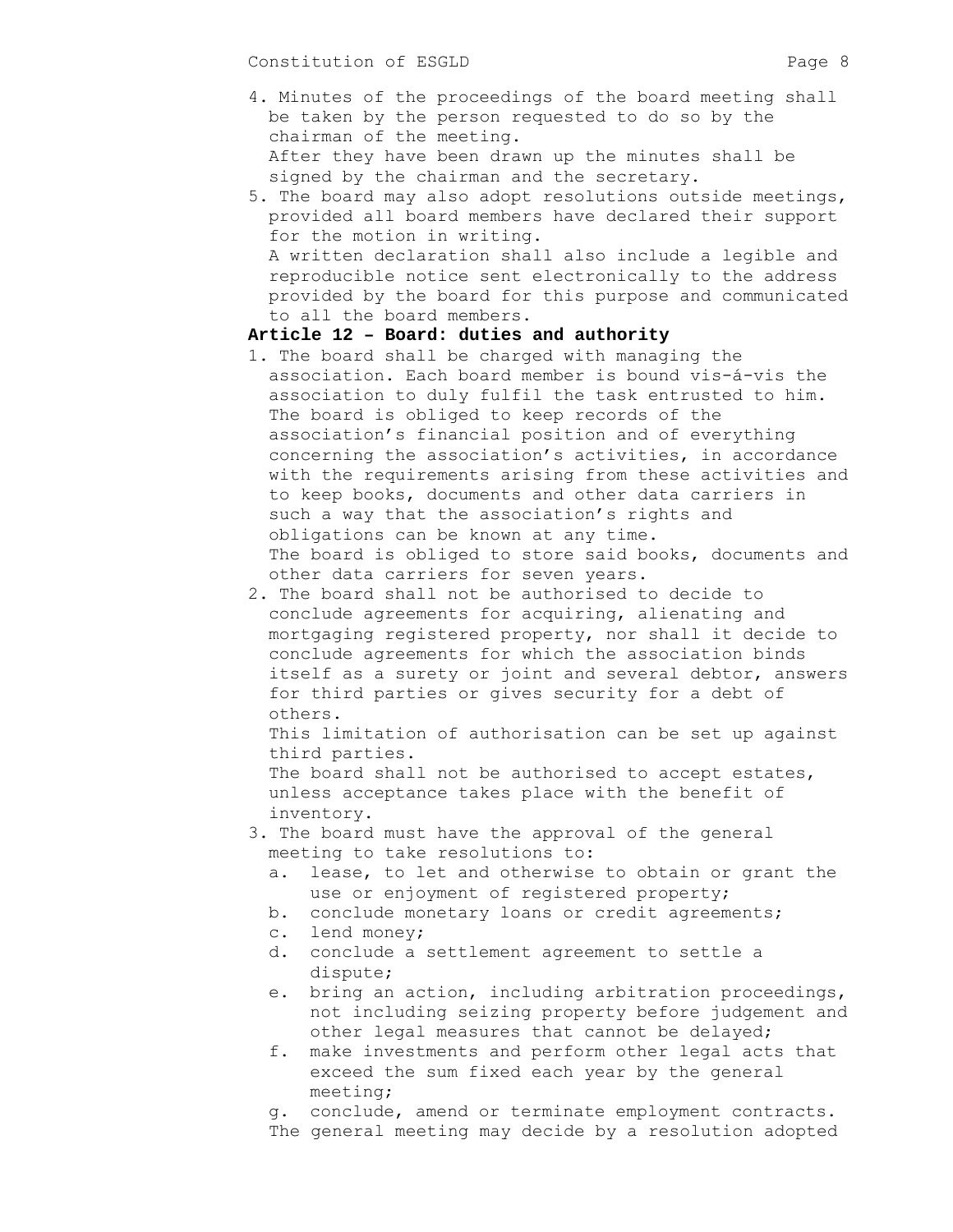for this purpose to subject clearly described board resolutions, other than those referred to above, to its approval. Such a resolution adopted by the general meeting shall be communicated immediately to the board. The absence of this approval cannot be invoked by and against third parties.

## **Article 13 – Representation**

- 1. The board shall represent the association.
- 2. The authority to represent shall also be vested in the following two board members acting jointly:
	- the chairman and the secretary; or
	- the chairman and the treasurer; or
	- the secretary and the treasurer.

The board members who, according to the statement in the commercial register, act as deputy with respect to one of the above positions, may take the place of the board members stated above.

- 3. The authority for the board and board members to represent the association, contained in both the above paragraphs, shall apply even if a conflict of interests exists between the association and one or more board members.
- 4. The board may decide to grant incidental or continual authorisation to one or more board members and/or to others, either jointly or separately, to represent the association within the scope of this authorisation.
- 5. In all cases in which the association has a conflict of interests with one or more board members the general meeting may appoint one or more persons to represent the association.

### **Article 14 – Reporting and accounting**

- 1. The association's financial year shall run from the first of June through the thirty-first of May in the following calendar year.
- 2. The board shall be responsible for keeping and rendering an account of the association's finances and shall do this in such a way so that the association's rights and obligations can always be known. The board shall draw up a balance and a statement of income and expenditure over the previous financial year with explanatory notes. If the association runs a company the statement of income and expenditure shall include the sum of the net turnover of this company. The balance and statement of income and expenditure shall be called jointly: "the annual report and accounts". The annual report and accounts shall be signed by the board.
- 3. The board shall present the annual report and accounts to the general meeting for approval. If the reliability of this report and accounts is not vouched for by an auditor's statement as provided for in article 2:393 paragraph 1 of the Netherlands Civil Code, then the reliability of the annual report and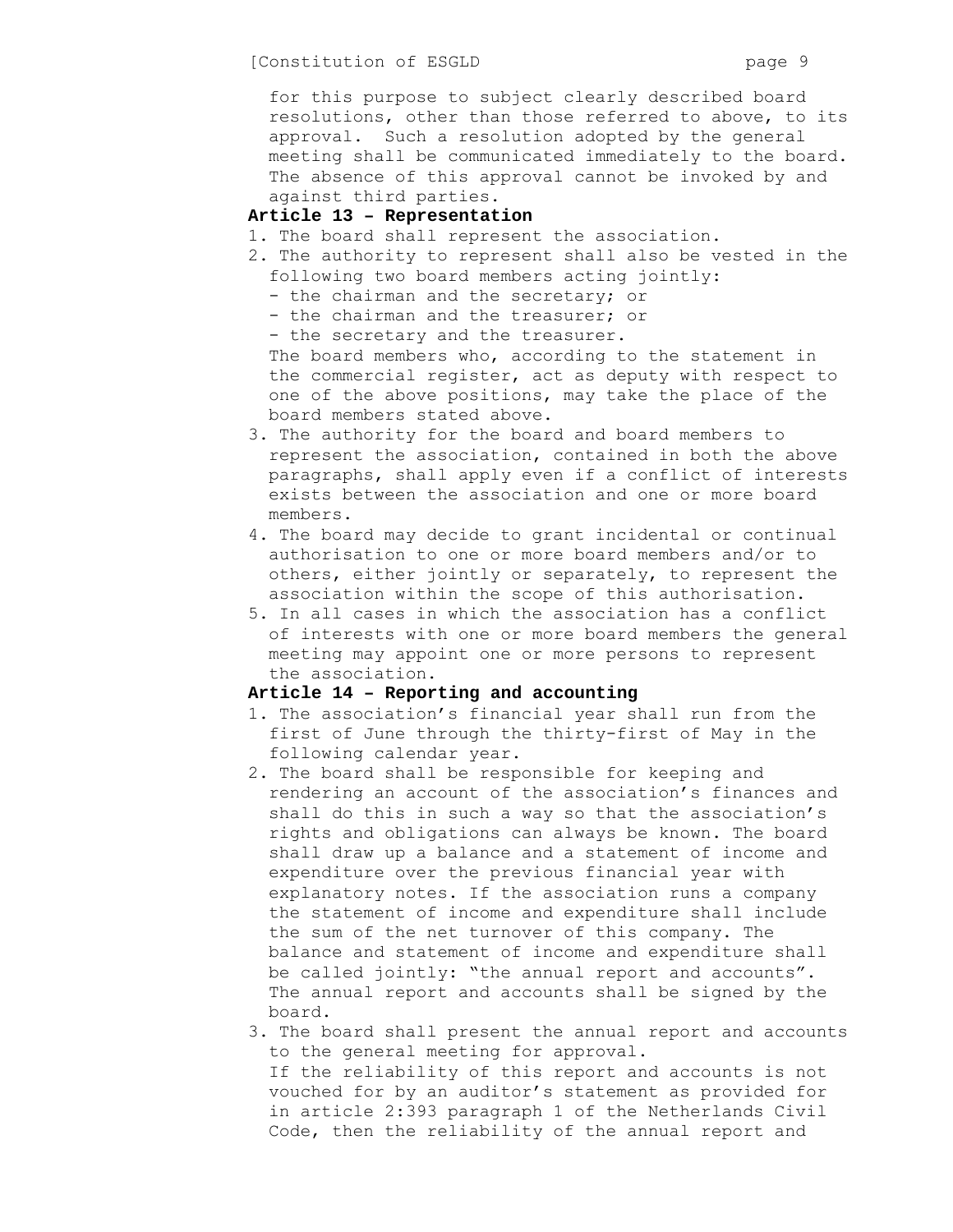accounts shall be verified beforehand by an auditing committee to be appointed by the general meeting, consisting of at least two members, not being board members. A member can have a seat on the auditing committee for no longer than two consecutive years. The board shall be obliged to allow the auditing committee to inspect all the accounts and connected documents and to provide any information required by the committee. If the committee believes it to be necessary for the correct performance of its task the committee may engage the assistance of an external expert.

The committee shall report its findings to the general meeting and make a recommendation with regard to whether or not the annual report and accounts should be approved.

Once the annual report and accounts have been approved by the general meeting a motion shall be tabled with a view to granting the board discharge with respect to the account rendered by the board.

# **Article 15 – The general meeting; authority; annual meeting**

- 1. All authority not vested with the board in accordance with the law or the articles of association shall be vested with the general meeting.
- 2. Each year, no later than six months after the end of the financial year, a general meeting, the annual meeting, shall be held. The annual meeting shall address the following items:
	- a. the board's report with regard to the previous financial year;
	- b. the motion whether or not to approve the annual report and accounts with regard to the previous financial year;
	- c. the motion to grant the board discharge;
	- d. the appointment of members of the auditing committee for the new financial year;
	- e. the appointment of board members if there are vacancies on the board; and
	- f. motions presented by the board or the members, as communicated in the notice convening the meeting.
- 3. At least one month before the end of the financial year, the board shall present the budget for the coming financial year for inspection by the members.

#### **Article 16 – Notice convening the meeting**

1. The board shall convene the general meeting. A number of members, jointly authorised to cast at least one tenth of the votes, may send a written request to the board to convene a general meeting within four weeks of the request. If within fourteen days of receiving the request the board has not sent the notice convening the meeting, the members who requested the meeting may convene the meeting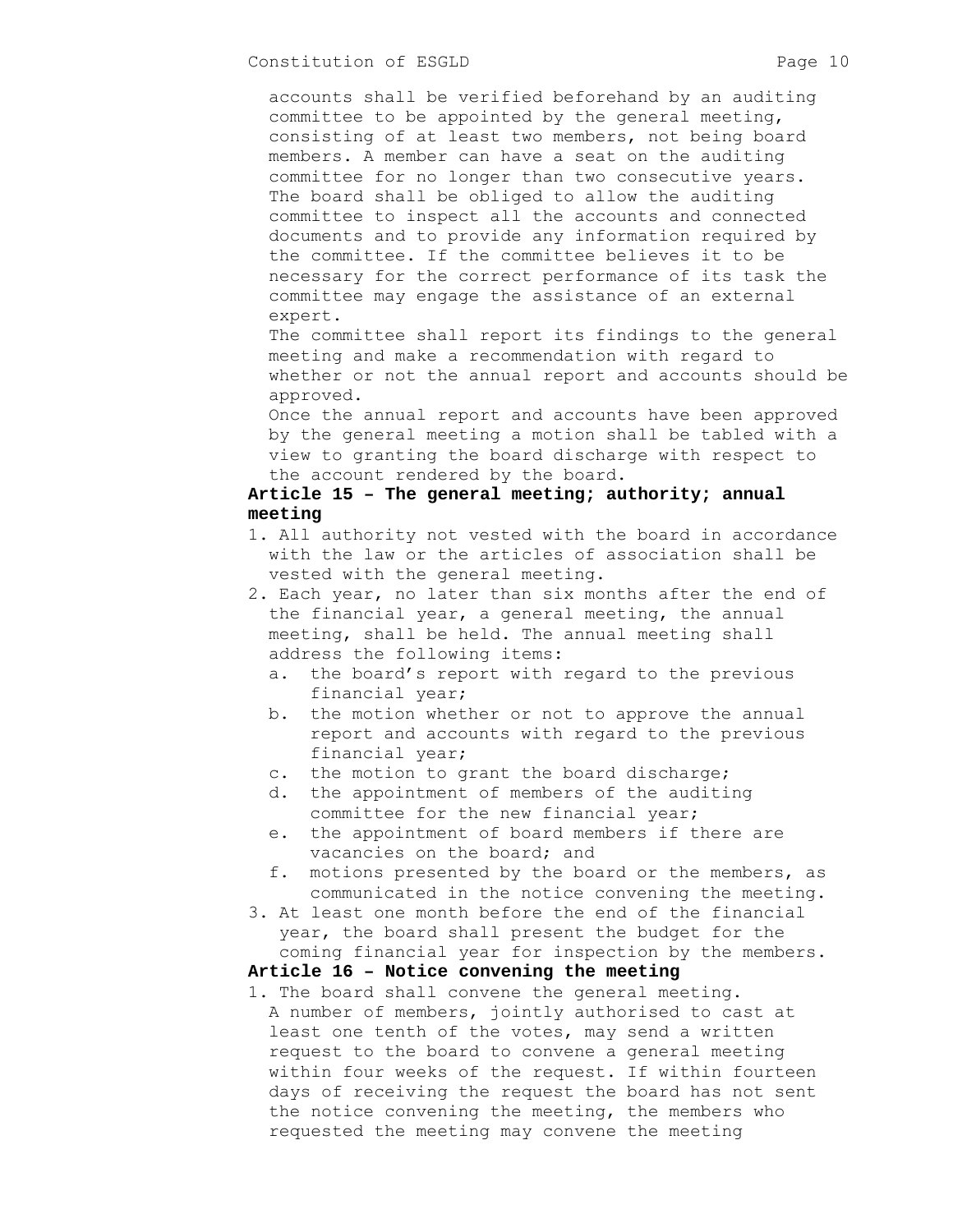themselves.

 The requirement that the request must be in writing stated in the previous paragraph shall also be deemed to be fulfilled if the request is made electronically.

2. The general meeting shall be convened by means of a written notification sent to the addresses of the members contained in the members' register. An announcement shall also be placed on the website of the association. The notice convening the meeting can, if a member agrees to this, also be sent electronically to the address provided by the member for this purpose,

provided it is legible and can be reproduced.

- 3. The period for convening a meeting shall be at least fourteen (14) days, not counting the day on which the meeting is convened and the day on which the meeting is held.
- 4. In addition to the venue, date and time of the meeting, the notice convening a meeting must also state the business that is to be transacted (agenda).

### **Article 17 – Admittance and right to vote**

- 1. All non-suspended board members and members of the association shall be admitted to the general meeting. The board may also decide to admit other persons to the meeting or to part of the meeting. Suspended members shall be admitted to that part of the meeting during which the appeal as provided for in article 3 paragraph 6 and article 4 paragraph 5 is dealt with.
- 2. Each normal member and each honorary member of the association has one vote.

A suspended member has no voting right.

3. A member holding the right to vote may authorise another member holding the right to vote to vote for him or her.

This authorisation must be in writing and be submitted to the board before voting commences.

 The requirement that the authorisation be in writing shall be deemed to be fulfilled if the authorisation is recorded electronically.

One member cannot represent more than two other members.

# **Article 18 – Resolutions by the general meeting**

1. Insofar as it is not stipulated otherwise in these articles of association a resolution shall be taken by means of a simple majority of the votes cast by the members present and represented at the meeting, regardless of their number.

Blank votes and invalid votes shall not be taken into account for the resolution but shall be taken into account for determining any quorum stipulated in these articles of association.

2. The judgement expressed by the chairman about the outcome of a vote shall be final. The same applies for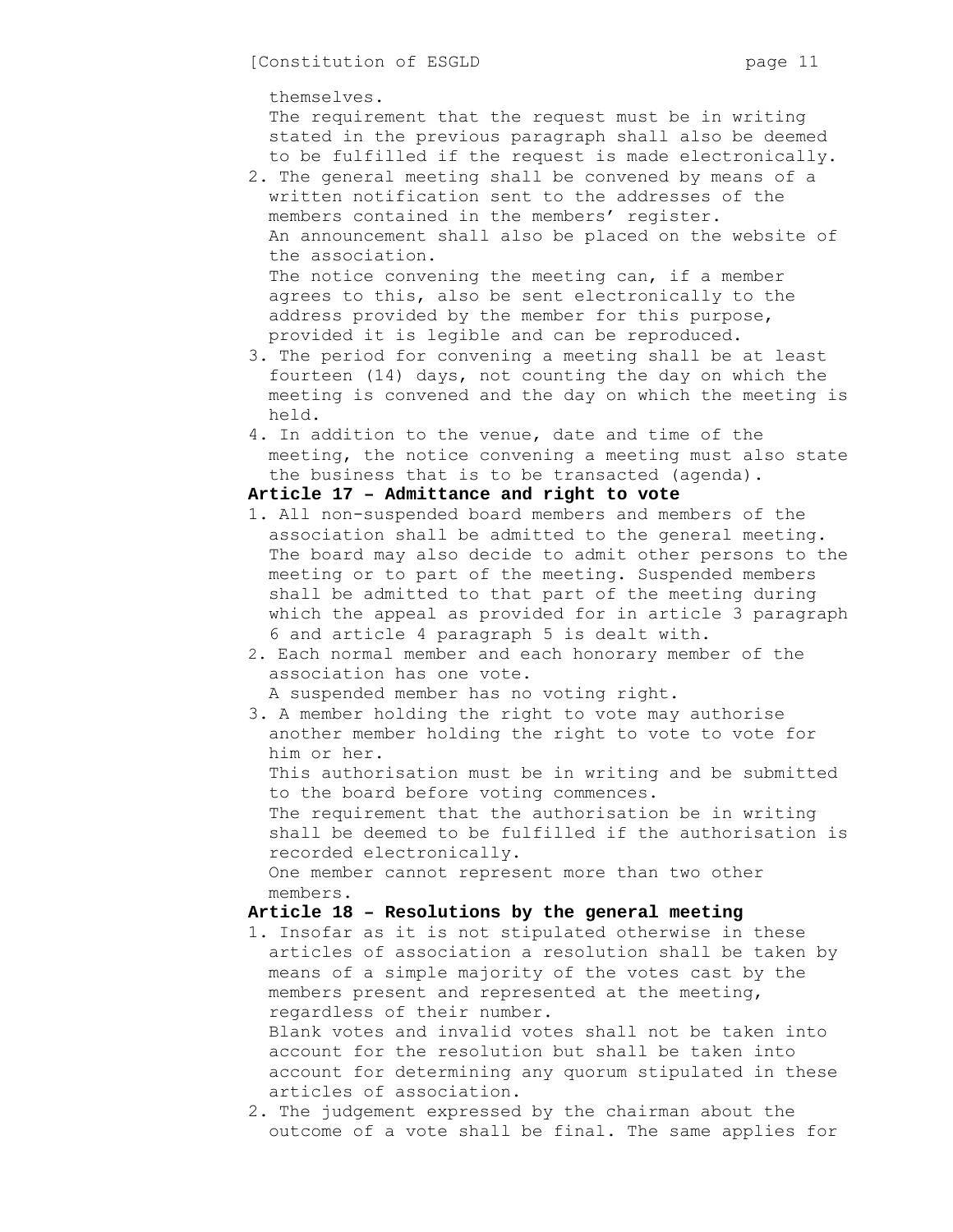the substance of an adopted resolution, insofar as voting regarded a motion not recorded in writing. If the correctness of the chairman's judgement is challenged immediately after being pronounced, voting shall take place again, if the majority of the meeting or, if the original vote did not take place by roll call or by ballot, a person holding the right to vote, who is present at the meeting, so requires. As a result of this new vote the legal consequences of the original vote shall lapse.

- 3. If a vote to elect persons does not produce a majority the first time, a second vote shall be held. If there is still no majority reached in this second vote, an interim vote shall be held to decide which candidates shall stand in the next vote. In the event of a tie when voting for persons, lots
	- shall be drawn.
- 4. In the event of a tie when voting on a motion that does not involve the election of persons, the motion shall be rejected.
- 5. All votes shall be cast orally, unless, before the voting commences, the chairman or at least three members request that voting be cast by ballot. Votes by ballot shall be cast on signed and sealed ballots. Resolutions can be adopted by acclamation unless a member requests that votes be cast by roll call.

 A member holding the right to vote may also exercise his or her right to vote electronically, provided the person holding the right to vote can be identified through the electronic means of communication, can take direct cognizance of the meeting's proceedings and is entitled to exercise the right to vote. The board may choose to make the use of the electronic means of communication subject to conditions. These conditions shall be announced in the notice convening the meeting.

- 6. A resolution adopted unanimously by all the members, shall, even if not all the members are gathered at a meeting, have the same effect as a resolution adopted by the general meeting, provided the resolution was adopted with the prior knowledge of the board.
- 7. If all the members are present at a meeting or are represented at a meeting, valid resolutions on any motions tabled can be adopted, provided they are adopted unanimously, even if the motion was not stated in the notice convening the meeting or was not stated in the proper way or if the meeting was not convened in the proper way.

#### **Article 19 – Management of the meeting; minutes**

1. The meetings of the members shall be presided over by the chairman of the association or his deputy. In the absence of both the chairman and his deputy, the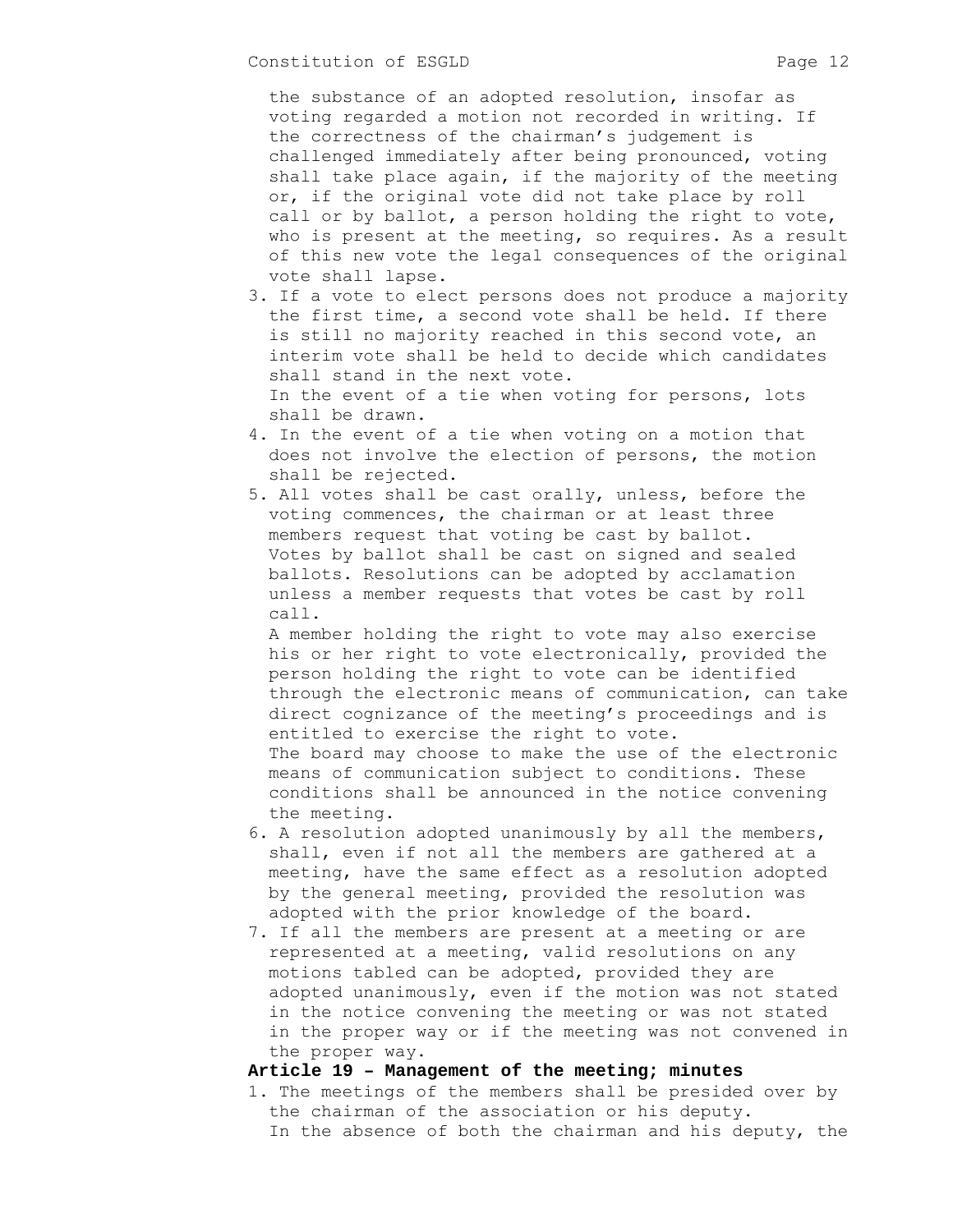board shall appoint another board member to preside over the meeting.

If still no person is found to preside over the meeting, the meeting shall arrange the matter itself.

2. The secretary or another person appointed by the chairman shall make minutes of all the business transacted at all the meetings, the chairman and the person recording the minutes shall adopt the minutes by signing them.

## **Article 20 – Amendments to the articles of association**

- 1. The association's articles of association may be amended through a resolution adopted by the general meeting. A motion to the general meeting to amend the articles of association shall always be announced in the notice convening the meeting.
- 2. The person convening the general meeting to discuss a motion to amend the articles of association, shall deposit a copy of this motion, containing a word for word description of the proposed amendment, at a suitable place for inspection by the members within at least five days prior to the date of the meeting. This copy shall be available for inspection until after the day upon which the meeting is held.
- 3. A resolution to amend the articles of association shall be adopted by a majority of at least two thirds of the votes cast.
- 4. An amendment to the articles of association shall take effect as soon as the amendment has been recorded in a notarial deed. Each board member is authorised to record an amendment to the articles of association in a notarial deed.

An officially certified copy of the deed of amendment and the continuous text of the amended articles of association must be deposited with the commercial register.

# **Article 21 - Merger; division; conversion**

That provided for in the previous article shall apply insofar as is possible to a resolution by the general meeting to enter into a merger or a division as provided for in Title 7 of Book 2 of the Netherlands Civil Code as well as to a resolution by the general meeting to convert the association into some other legal form in accordance with article 2:18 of the Netherlands Civil Code, without prejudicing the legislative requirements.

#### **Article 22 - Dissolution**

1. The association can be dissolved by a resolution adopted by the general meeting. The provisions contained in these articles of association concerning a resolution to amend the articles of association shall apply *mutatis mutandis* to a resolution to dissolve the association.

On adopting a resolution to dissolve the association the appropriation of any positive balance left after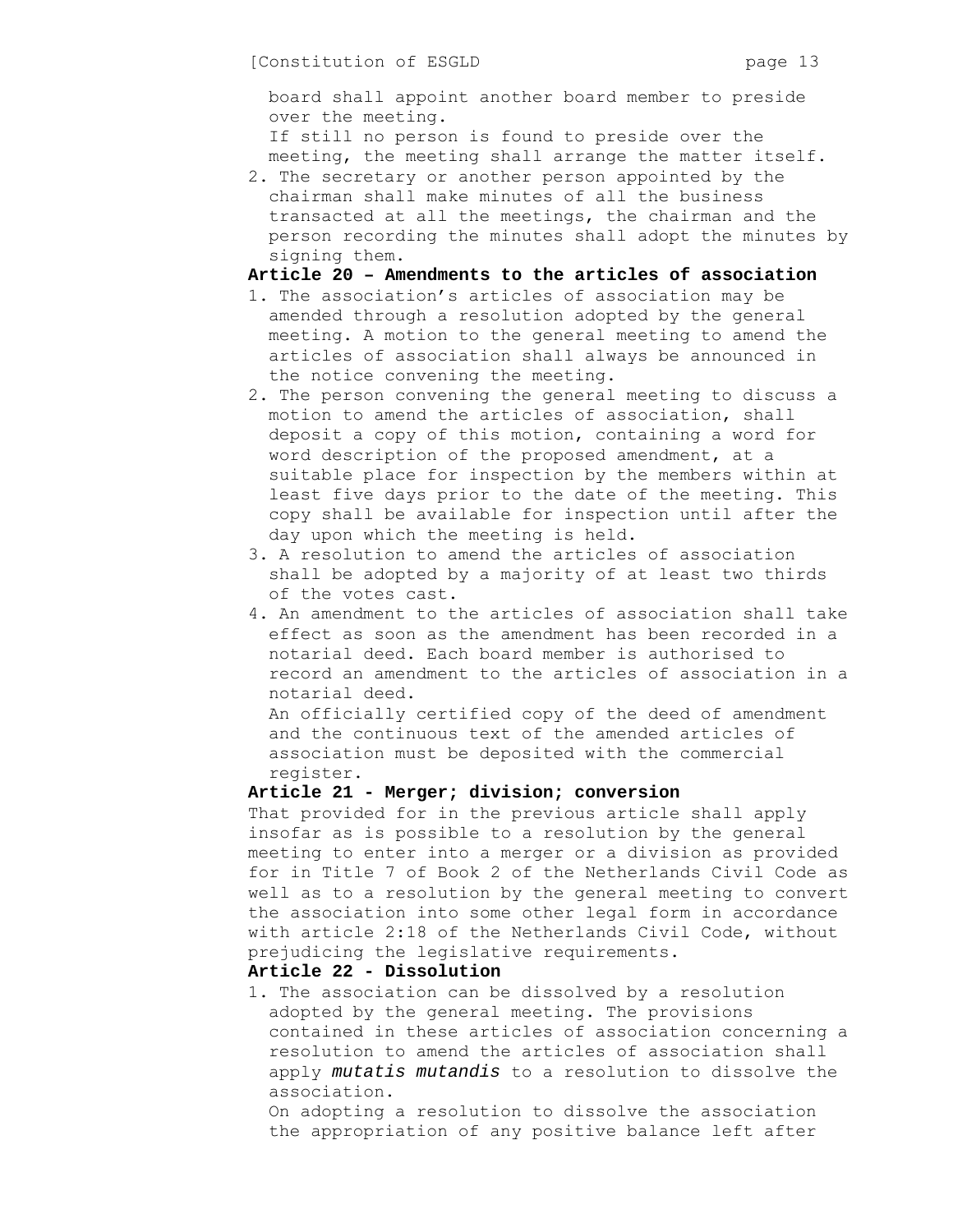winding-up shall be determined.

If, at the time of its winding-up, the association no longer has any income, it shall cease to exist. In this case the board shall notify the Commercial Register of this.

The accounts and documents belonging to the dissolved association shall remain in the keep of the person appointed by the board in the resolution to dissolve the association for the statutory term. The appointed keeper shall submit his or her name and address to the commercial register within eight days of his appointment as keeper taking effect.

### 2. The association shall also be dissolved:

- through insolvency after the association is declared bankrupt or through the closing of bankruptcy because of the conditions of the assets and liabilities;
- through a judicial decision to that effect in the cases stipulated by law.

# **Article 23 – Settlement**

- 1. The board shall be charged with the settlement of the association's assets, insofar as no other liquidator is appointed in the dissolution resolution.
- 2. After the resolution to dissolve has been adopted, the association shall enter into liquidation. The association shall continue to exist following its dissolution if and insofar as this is necessary for the settlement of its affairs. During the settlement period the provisions contained in the articles of association shall remain in force insofar as this is possible and necessary. Documents and announcements sent by the association shall contain the words 'in liquidation' alongside the name.
- 3. A positive balance after settlement shall be appropriated as much as possible in accordance with the purpose of the association. This appropriation shall be determined in the resolution to dissolve the association, or if this is not the case, by the liquidator or liquidators. The settlement period shall end on the day on which there are no more assets known to the liquidators. In the event of liquidation the association shall cease to exist on the day on which the settlement period ends. The liquidators shall notify the commercial register of this.

# **Article 24 – Regulations**

- 1. The general meeting may adopt one or more regulations.
- 2. A regulation can impose further rules on, for instance membership, the introduction of new members, the contribution, the work of the board, work groups, committees, or the meetings.

A regulation may not be contrary to the law or to the articles of association and shall not contain any